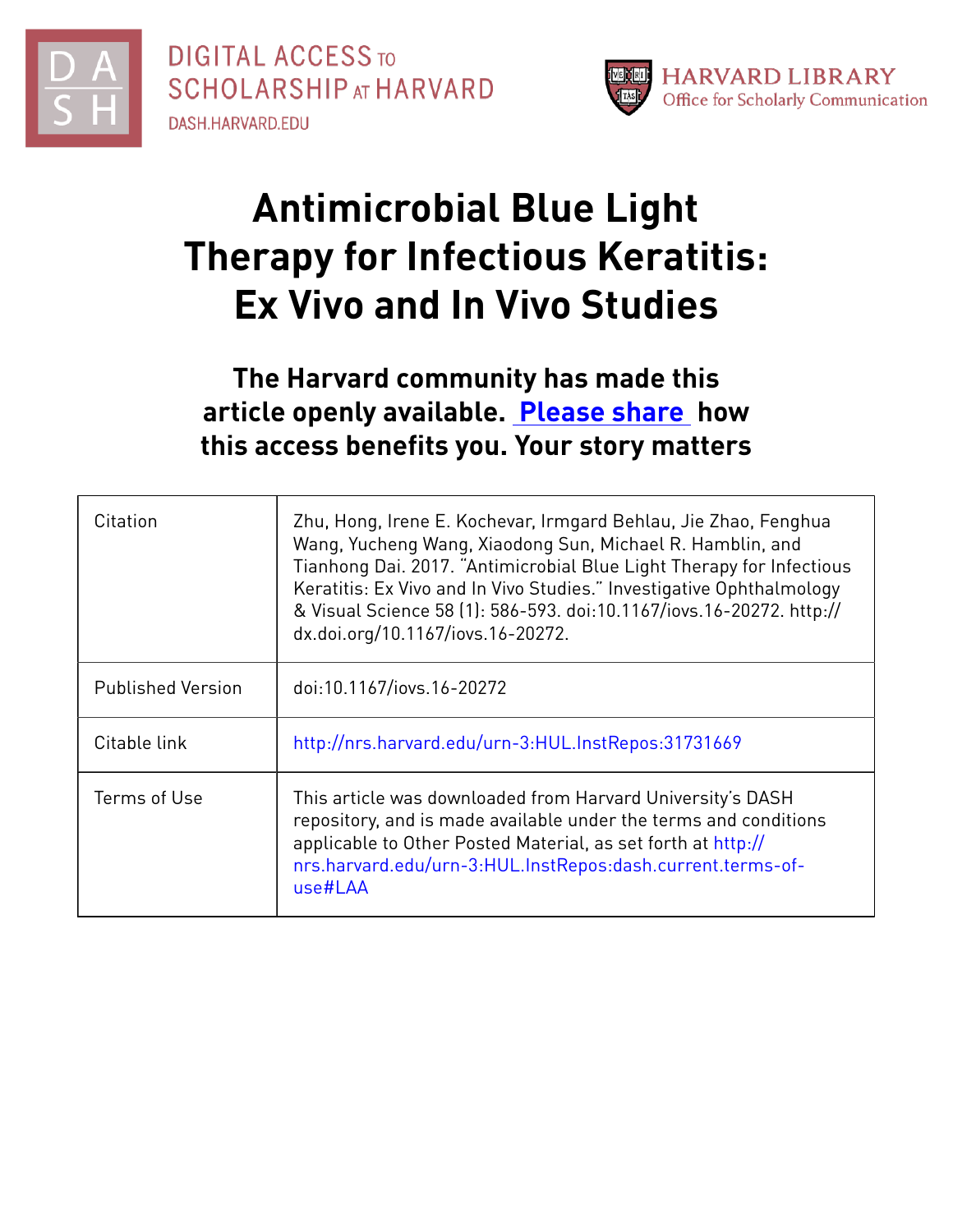#### Cornea

### Antimicrobial Blue Light Therapy for Infectious Keratitis: Ex Vivo and In Vivo Studies

Hong Zhu,<sup>1,2</sup> Irene E. Kochevar,<sup>1</sup> Irmgard Behlau,<sup>3,4</sup> Jie Zhao,<sup>1</sup> Fenghua Wang,<sup>2</sup> Yucheng Wang,<sup>1,5</sup> Xiaodong Sun,<sup>2</sup> Michael R. Hamblin,<sup>1</sup> and Tianhong Dai<sup>1</sup>

1Wellman Center for Photomedicine, Massachusetts General Hospital, Harvard Medical School, Boston, Massachusetts, United States

2Department of Ophthalmology, Shanghai First People's Hospital, Shanghai Jiao Tong University, Shanghai, China

3Department of Medicine, Mount Auburn Hospital, Harvard Medical School, Cambridge, Massachusetts, United States

4School of Medicine, Tufts University, Boston, Massachusetts, United States

5Department of Laser Medicine, Chinese PLA General Hospital, Beijing, China

Correspondence: Xiaodong Sun, Department of Ophthalmology, Shanghai First People's Hospital, 85 Wujin Road, Shanghai, 200080, China; xdsun@sjtu.edu.cn. Tianhong Dai, Wellman Center for

Photomedicine, Massachusetts General Hospital, BAR 404B, 55 Fruit Street, Boston, MA 02114, USA; tdai@mgh.harvard.edu.

Submitted: July 5, 2016 Accepted: December 22, 2016

Citation: Zhu H, Kochevar IE, Behlau I, et al. Antimicrobial blue light therapy for infectious keratitis: ex vivo and in vivo studies. Invest Ophthalmol Vis Sci. 2017;58:586–593. DOI:10.1167/ iovs.16-20272

PURPOSE. To investigate the effectiveness of antimicrobial blue light (aBL) as an alternative or adjunctive therapeutic for infectious keratitis.

METHODS. We developed an ex vivo rabbit model and an in vivo mouse model of infectious keratitis. A bioluminescent strain of Pseudomonas aeruginosa was used as the causative pathogen, allowing noninvasive monitoring of the extent of infection in real time via bioluminescence imaging. Quantitation of bacterial luminescence was correlated to colonyforming units (CFU). Using the ex vivo and in vivo models, the effectiveness of aBL (415 nm) for the treatment of keratitis was evaluated as a function of radiant exposure when aBL was delivered at 6 or 24 hours after bacterial inoculation. The aBL exposures calculated to reach the retina were compared to the American National Standards Institute standards to estimate aBL retinal safety.

RESULTS. Pseudomonas aeruginosa keratitis fully developed in both the ex vivo and in vivo models at 24 hours post inoculation. Bacterial luminescence in the infected corneas correlated linearly to CFU ( $R^2 = 0.921$ ). Bacterial burden in the infected corneas was rapidly and significantly reduced ( $>2$ -log<sub>10</sub>) both ex vivo and in vivo after a single exposure of aBL. Recurrence of infection was observed in the aBL-treated mice at 24 hours after aBL exposure. The aBL toxicity to the retina is largely dependent on the aBL transmission of the cornea.

CONCLUSIONS. Antimicrobial blue light is a potential alternative or adjunctive therapeutic for infectious keratitis. Further studies of corneal and retinal safety using large animal models, in which the ocular anatomies are similar to that of humans, are warranted.

Keywords: antimicrobial blue light, keratitis, Pseudomonas aeruginosa, mouse model, rabbit model, bioluminescence imaging

Infectious keratitis is a potentially blinding ocular condition of<br>the cornea. According to a recent report released by the U.S. the cornea. According to a recent report released by the U.S. Centers for Disease Control and Prevention (CDC), each year in the United States there are approximately 1 million clinical visits for keratitis, translating into an estimated total cost of  $$175$  million per year.<sup>1</sup> The risk factors for infectious keratitis include ocular trauma, contact lens wear, recent ocular surgery, preexisting ocular surface disease, dry eyes, lid deformity, corneal sensational impairment, chronic use of topical steroids, and systemic immunosuppression.<sup>2</sup> The common causative pathogens of infectious keratitis are Pseudomonas aeruginosa,<sup>2-5</sup> Staphylococcus aureus,<sup>2,5-7</sup> Streptococcus pneumonia,<sup>8,9</sup> and *Fusarium solani*.<sup>10,11</sup> Treatment of infectious keratitis must be rapidly instituted to minimize the destruction of corneal tissue, limit the extent of corneal scarring, and prevent vision loss. The current standard of care for the treatment of infectious keratitis is the use of topical or systemic antibiotics.<sup>12,13</sup> However, the clinical management of keratitis has been significantly complicated by the increasing emergence of multidrug-resistant pathogens.2–8,11,14 Pathogens replicate rapidly, and a mutation that helps a pathogen survive in the presence of antibiotic(s) will quickly become predominant throughout the microbial population, rendering infections that cannot be treated with available antibiotics. There is, consequently, a pressing need for the development of alternative treatment regimens to tackle drug resistance in infectious keratitis.

A novel light-based antimicrobial approach, antimicrobial blue light (aBL), has attracted increasing attention due to its intrinsic antimicrobial effect without the involvement of exogenous photosensitizers.<sup>15–17</sup> It also appears that pathogens are less able to develop resistance to aBL than to traditional antibiotics due to the multitarget characteristic of aBL.15,18 The mechanism of action of aBL is still not fully understood. A common hypothesis is that aBL excites the naturally occurring endogenous porphyrins or/and flavins in microbial cells and subsequently leads to the production of cytotoxic reactive oxygen species (ROS).<sup>15</sup> The transparency of the cornea and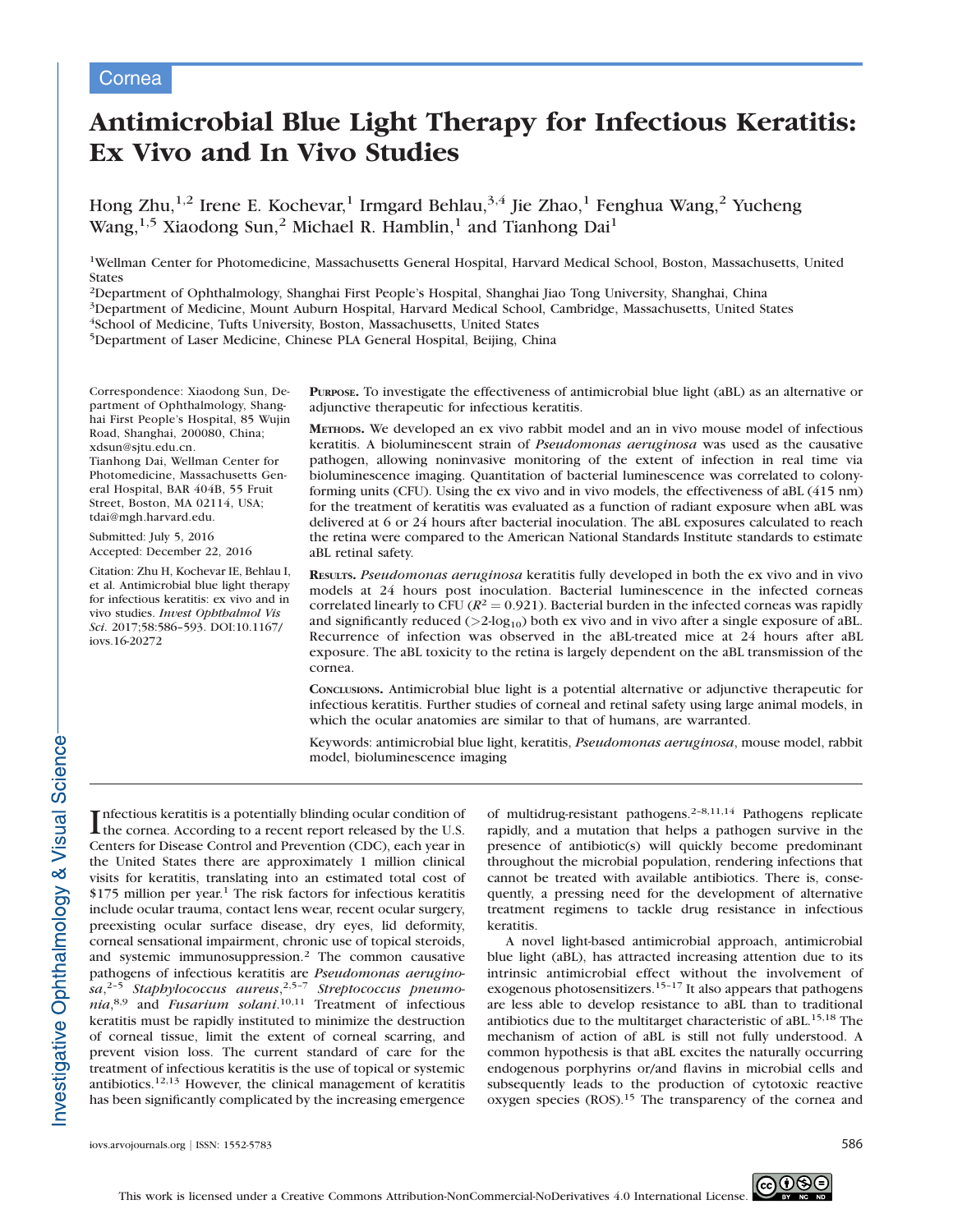the superficial nature of keratitis make keratitis an ideal candidate for aBL therapy.

Despite of the advantages of aBL, this optical approach has yet to become established as a treatment of infections. In the present study, we investigated the effectiveness of aBL (415 nm) for the treatment of infectious keratitis using an ex vivo rabbit model and an in vivo mouse model. A bioluminescent strain of *P. aeruginosa* was used as the causative pathogen, allowing noninvasive monitoring of the extent of infection in real time. Because sufficiently high exposure to aBL is toxic to the retina, we compared the retinal exposure during aBL irradiation to the safety threshold published by the American National Standards Institute (ANSI; American National Standard for Safe Use of Lasers 136.1).<sup>19</sup> Our study demonstrated that bacteria were rapidly and significantly reduced both ex vivo and in vivo after a single exposure of aBL, and the aBL toxicity to the retina is largely dependent on the aBL transmission of the cornea.

#### **METHODS**

#### Blue Light Source

Antimicrobial blue light was delivered using a light-emitting diode (LED) (Vielight, Inc., Toronto, Canada) with peak emission at 415 nm and full-width half maximum of 20 nm. The LED was mounted on a heat sink to prevent thermal effects. The irradiance on the corneal surface was 100 mW/ cm<sup>2</sup> throughout the study as measured using a PM100D power/energy meter (Thorlabs, Inc., Newton, NJ, USA). Varying aBL exposures were delivered by varying the irradiation time.

#### Bacterial Strain

Pseudomonas aeruginosa American Type Culture Collection (ATCC) 19660 (strain 180), an ExoU expression strain, $20$  was used as the representative causative pathogen. The strain was made bioluminescent by transfecting *lux* operon into the bacterial strain as described previously.<sup>21</sup> This allowed noninvasive and real-time monitoring of bacterial bioluminescence, which is related to the corresponding colony-forming units (CFU) of bacteria, by using bioluminescence imaging. $22$ Bacteria were routinely grown in brain–heart infusion (BHI) medium (Fisher Scientific, Agawam, MA, USA) supplemented with 50 µg/mL kanamycin in an orbital incubator  $(37^{\circ}C; 0.14g;$ New Brunswick Scientific, Edison, NJ, USA).

#### aBL Therapy for Keratitis in the Ex Vivo Rabbit Model

Enucleated whole mature New Zealand white rabbit eyes with clear corneas were purchased from Pel-Freez Biologicals (Rogers, AR, USA) and thawed on the day of the experiment. The central area of corneal epithelium (11-mm diameter) was surgically removed using a sterile surgical blade. Subsequently, a 20-µL aliquot of bacterial suspension containing  $2 \times 10^6$  CFU P. aeruginosa in phosphate-buffered saline (PBS) was topically inoculated onto the de-epithelized corneas. The infected eyes were then incubated at  $37^{\circ}$ C for 6 or 24 hours. Bioluminescence imaging was performed to monitor the extent of infection.

Eighteen infected ex vivo rabbit eyes were randomly divided into three groups of six eyes each. Two groups were subjected to aBL exposure and the other group served as the untreated control. Antimicrobial blue light was delivered at 6 or 24 hours after bacterial inoculation (six rabbit eyes for each

TABLE 1. Corneal Pathology Scores of Mice<sup>23</sup>

| Score                       | Pathologic Change                                                                                         |
|-----------------------------|-----------------------------------------------------------------------------------------------------------|
| $\Omega$                    | Eye macroscopically identical with the uninfected contralateral<br>control eye                            |
|                             | Faint opacity partially covering the pupil                                                                |
| $\mathcal{D}_{\mathcal{L}}$ | Dense opacity covering the pupil                                                                          |
| 3                           | Dense opacity covering the entire anterior segment                                                        |
| 4                           | Perforation of the cornea, phthisis bulbi (shrinkage of the<br>globe after inflammatory disease), or both |

time point) to investigate its effectiveness against early-stage or fully developed infections.

#### aBL Therapy for Keratitis in the In Vivo Mouse Model

Female C57BL/6 mice, aged 8 weeks and weighing 18 to 20 g, were purchased from Charles River Laboratories (Wilmington, MA, USA). All animal procedures were approved by the Institutional Animal Care and Use Committee (IACUC) at the Massachusetts General Hospital (protocol no. 2014N000016) and were in accordance with the ARVO Statement for the Use of Animals in Ophthalmic and Vision Research.

Under anesthesia, corneas of mice were scarified using a 30.5-guage needle to produce three parallel incisions that did not penetrate beyond the superficial stroma.<sup>21</sup> A 5-µL aliquot of bacterial suspension containing  $5 \times 10^5$  CFU *P. aeruginosa* in PBS was then topically inoculated onto the wounded area of the corneas. Only one cornea was wounded and infected in each mouse. Bioluminescent imaging was performed to monitor the extent of infection.

Eighteen infected mice were then randomly divided into three groups of six mice each. Two groups were subjected to aBL exposure, and the other group served as the untreated control. Similar to the procedure for the ex vivo study using rabbit models, aBL was delivered at 6 or 24 hours after bacterial inoculation (six mice for each time point) to investigate its effectiveness against early-stage and fully developed infections, respectively.

The mouse corneas were also photographed daily using a digital camera (Nikon D90 with a AF Micro Nikkor 60mm 1:2.8D lens; Tokyo, Japan). To statistically analyze the pathologic changes in the corneas, photographs were scored by three ophthalmologists who were unaware of the treatments given. The scoring system used is described in the Table.<sup>23</sup>

#### Bioluminescence Imaging of Infections

The bacterial luminescence in the infected corneas was detected using a Hamamatsu bioluminescence imaging system (Hamamatsu Photonics KK, Bridgewater, NJ, USA). This system included an intensified charge-coupled device (ICCD) camera (C2400-30H, Hamamatsu) developed for imaging under extremely low light levels, a camera controller, a specimen chamber, and an image processor (C5510-50, Hamamatsu). Rabbit or mouse corneas were placed on an adjustable stage in the specimen chamber, and were positioned directly under the ICCD camera. When set for photon counting, the camera controller's automatic amplification circuit was employed for maximum sensitivity. An integration time of 2 minutes was used for image acquisition. For each measurement, the background signal was subtracted from the bioluminescent signal. The bioluminescence mea-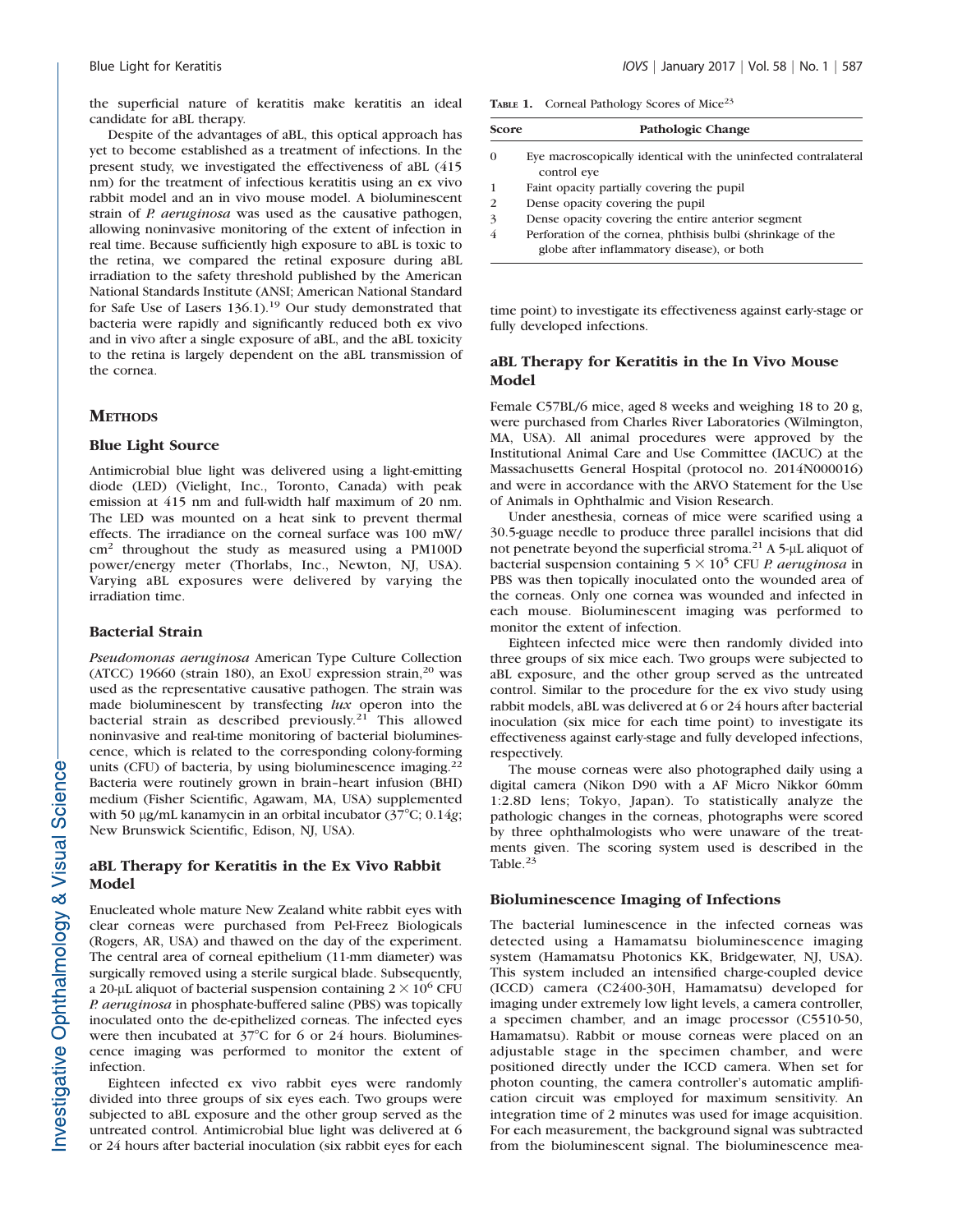

FIGURE 1. Correlation of the bacterial luminescence intensity of infected ex vivo rabbit corneas to the corresponding colony-forming units (CFU). Bacterial luminescence intensity is presented in relative light units (RLU).

surement of infections was quantified using Argus 5.0 software (Hamamatsu).

#### Quantitative Correlation of Bacterial Luminescence to Bacterial CFU in the Infected **Corneas**

To quantitatively correlate bacterial CFU to the corresponding bacterial luminescence (relative light units: RLU), ex vivo rabbit corneas infected with P. aeruginosa were used. In brief, rabbit corneas were inoculated with a 20-µL aliquot of bacterial suspension containing  $2 \times 10^6$  CFU *P. aeruginosa* in PBS. After incubation overnight at  $37^{\circ}$ C, infected rabbit corneas were exposed, respectively, to varying aBL exposures (0, 36, 72, 108, and 144 J/cm2) and then subjected to bioluminescence imaging. After imaging, each rabbit cornea was homogenized in 1 mL sterile PBS at  $4^{\circ}$ C. Suspensions were collected and plated on BHI agar after serial 10-fold dilutions.<sup>24</sup> Total CFU were counted and plotted versus the corresponding bacterial luminescence measured.

#### **Statistics**

Data are presented as the mean  $\pm$  SD, and differences between groups were tested for significance by using an unpaired, 2 tailed Student's t-test. Differences in corneal pathology scores between different groups of mice were analyzed using the general linear model. Values of  $P < 0.05$  were considered significant for all statistical analyses.

#### **RESULTS**

#### Bacterial Luminescence Was Linearly Correlated to **CFU**

To test whether measuring the RLU of bacterial bioluminescence in the infected eyes after aBL exposure accurately reported the corresponding bacterial CFU, bacterial luminescence measurements were made after varying radiant exposures of aBL, and bacteria were cultured from the same eyes. Figure 1 shows a fairly good linear correlation ( $y = 11.353x$ ) between the bacterial luminescence measurement (RLU) of P. aeruginosa and the corresponding CFU (determination

coefficient  $R^2 = 0.921$ , correlation coefficient  $r = 0.9621$ ,  $P =$ 0.0001).

#### P. aeruginosa Keratitis Fully Developed in Both the Ex Vivo Rabbit Model and the In Vivo Mouse Model

To characterize the development of P. aeruginosa infection in the cornea, the bacterial luminescence was measured for up to 24 hours in the ex vivo rabbit model and up to 72 hours in the in vivo mouse model. In the ex vivo rabbit corneas, the mean bacterial luminescence increased steadily until approximately 9 hours, then remained relatively stable (Fig. 2A, solid line;  $n =$ 6). This result was qualitatively apparent from the bacterial luminescence images of a single cornea followed over the same time period.

To characterize the distribution of P. aeruginosa in the rabbit cornea, histology with Gram and hematoxylin and eosin (H&E staining) was performed at 3, 6, and 24 hours post inoculation. At 3 hours post inoculation, P. aeruginosa was primarily located on the surface of corneal tissue. However, the bacteria rapidly proliferated into the stroma and destroyed the structure of cornea at 24 hours post inoculation, due to the lack of an immune response in this ex vivo model (Fig. 2B).

Similarly, after inoculating bacteria onto the scratched in vivo corneas of mice, a 24-hour period of more rapid increase in bacterial luminescence was followed by a more stable level of infection that lasted at least 72 hours. These changes were characterized by both quantitative bioluminescence imaging (Fig. 2C, solid line;  $n=6$ ) and photography (Fig. 2C, inset). The photographs of a representative infected mouse eye showed an increased opacity of the mouse cornea with the time post inoculation.

#### aBL Effectively and Rapidly Reduced P. aeruginosa Burden in the Infected Ex Vivo Rabbit Corneas

Infected rabbit corneas were treated at either 6 or 24 hours post inoculation to investigate the effectiveness of aBL therapy for early-stage or fully established infection. When aBL was delivered at 6 hours post inoculation, the bacterial luminescence decreased with increasing aBL exposure and an approximately  $3$ -log<sub>10</sub> inactivation was achieved, compared to untreated control, by exposure to 84 J/cm<sup>2</sup> aBL (arrow in Fig. 3A; 14 minutes irradiation). In contrast, when aBL was delivered at 24 hours post inoculation, exposure to 84 J/cm<sup>2</sup> aBL elicited less than  $1$ -log<sub>10</sub> inactivation (Fig. 3B). Exposure to 304 J/cm<sup>2</sup> aBL ( $\sim$ 50 minutes irradiation) was required to achieve approximately  $3$ -log<sub>10</sub> inactivation. No bacterial regrowth was observed in any rabbit cornea after aBL exposure.

#### aBL Effectively and Rapidly Reduced P. aeruginosa Burden in Infected Mouse Corneas In Vivo

When aBL was delivered at 6 hours post inoculation, an increase in aBL exposure decreased the bacteria level in in vivo mouse corneas, and an approximately  $2.0$ -log<sub>10</sub> inactivation of P. aeruginosa was achieved when an exposure of 36 J/cm<sup>2</sup> aBL was delivered (Fig. 4A; 6 minutes irradiation). In contrast, in the untreated mice, bacterial luminescence remained almost unchanged during the equivalent period of time (data not shown). Corneal pathology, as shown in Figure 4B, was scored at 6, 24, and 48 hours after bacterial inoculation, respectively, for both aBL-treated and untreated mice.<sup>23</sup> It was observed that the eyes of aBL-treated mice had significantly lower mean corneal pathology scores as compared to the eyes of untreated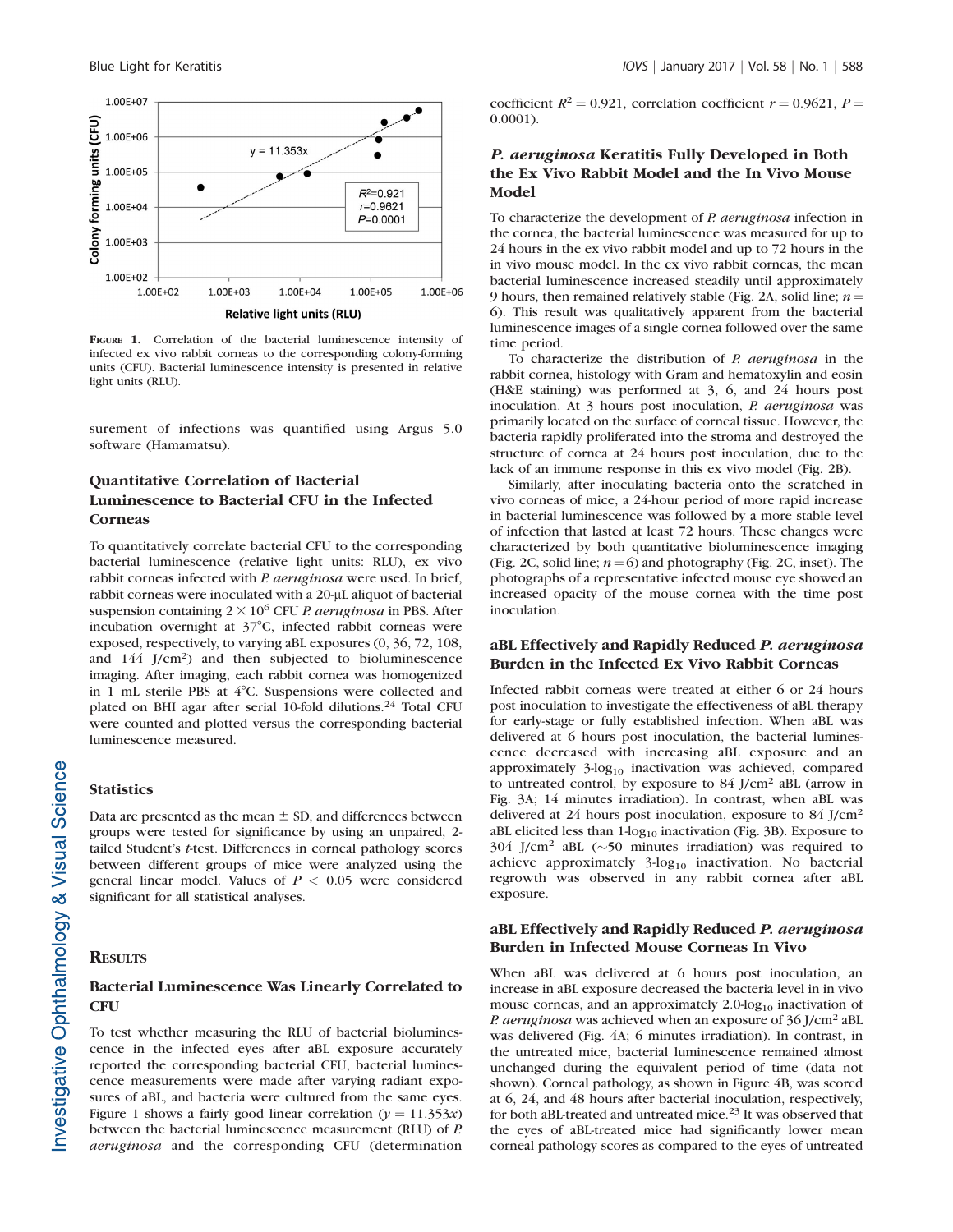

FIGURE 2. Ex vivo rabbit model and in vivo mouse model of P. aeruginosa keratitis. (A) Time course for the bacterial luminescence intensity of ex vivo rabbit eyes infected with  $2 \times 10^6$  CFU of P. aeruginosa (solid line;  $n = 6$ ). Successive bacterial luminescence images are shown from a representative infected ex vivo rabbit eye. The *pseudo-color scale bar* indicates the bioluminescence intensity value of a single pixel in the bioluminescence images. (B) Gram-stained ( $\times$ 20) and H&E-stained histologic sections ( $\times$ 10) of representative ex vivo rabbit eyes infected with 2  $\times$ 10<sup>6</sup> CFU of P. aeruginosa and sampled at 3, 6, and 24 hours after bacterial inoculation. The Gram stain demonstrated the presence of P. aeruginosa in the corneal tissue, with bacteria invaded deeper into the corneal tissue over this time period. The areas in the depicted boxes in  $\times 10$  H&E images are shown in  $\times$ 20 Gram images. The areas in the depicted boxes in  $\times$ 20 Gram images are illustrated in the *insets* of  $\times$ 100 oil lens images. (C) Time course for the bacterial luminescence intensity of in vivo mouse eyes infected with  $5 \times 10^5$  CFU of P. aeruginosa (solid line; n = 6). Bars: standard deviation. The *inset* shows the bacterial luminescence images and photographs taken at 0, 24, 36, and 72 hours post inoculation from a representative infected in vivo mouse eye. The *pseudo-color scale bar* indicates the bioluminescence intensity value of a single pixel in the bioluminescence images.

mice ( $P = 0.0048$ , Fig. 4C). In addition, the analysis of the interaction between ''aBL treatment'' and ''time post infection'' shows that the effect of aBL treatment increased with the time post infection.

When aBL was delivered at 24 hours after P. aeruginosa inoculation, the bacterial luminescence was completely eradicated after an exposure of 144 J/cm<sup>2</sup> aBL (Fig. 4D). The aBL killing curve of *P. aeruginosa* shows that a  $>2.5$ -log<sub>10</sub>



FIGURE 3. Influence of radiant exposure on aBL therapy for keratitis in the ex vivo rabbit model. (A) aBL (180 J/cm<sup>2</sup>) delivered at 6 hours after inoculation with  $2 \times 10^6$  CFU of P. aeruginosa (solid line;  $n = 6$ ). Bars: standard deviation. Bacterial luminescence images of the infected rabbit eyes were taken when 0, 12, 36, 84, and 180 J/cm<sup>2</sup> aBL had been delivered (irradiance =  $100 \text{ mW/cm}^2$ ) and at the same times in untreated controls. The bacterial luminescence images of representative infected rabbit eyes, treated with aBL or not treated, are shown. The *pseudo-color scale bar* indicates the bioluminescence intensity value of a single pixel in the bioluminescence images. (B) aBL (372 J/cm2) delivered at 24 hours after inoculation with  $2 \times 10^6$  CFU of *P. aeruginosa (solid line; n* = 6). Bars: standard deviation. The bacterial luminescence images were taken when 0, 12, 36, 84, 180, and 372 J/cm<sup>2</sup> aBL had been delivered to the infected rabbit eyes (irradiance =  $100 \text{ mW/cm}^2$ ) and at the same times in untreated controls. The bacterial luminescence images of representative infected rabbit eyes treated with aBL (372 J/cm<sup>2</sup>) or not treated are shown. The pseudo-color scale bar indicates the bioluminescence intensity value of a single pixel in the bioluminescence images.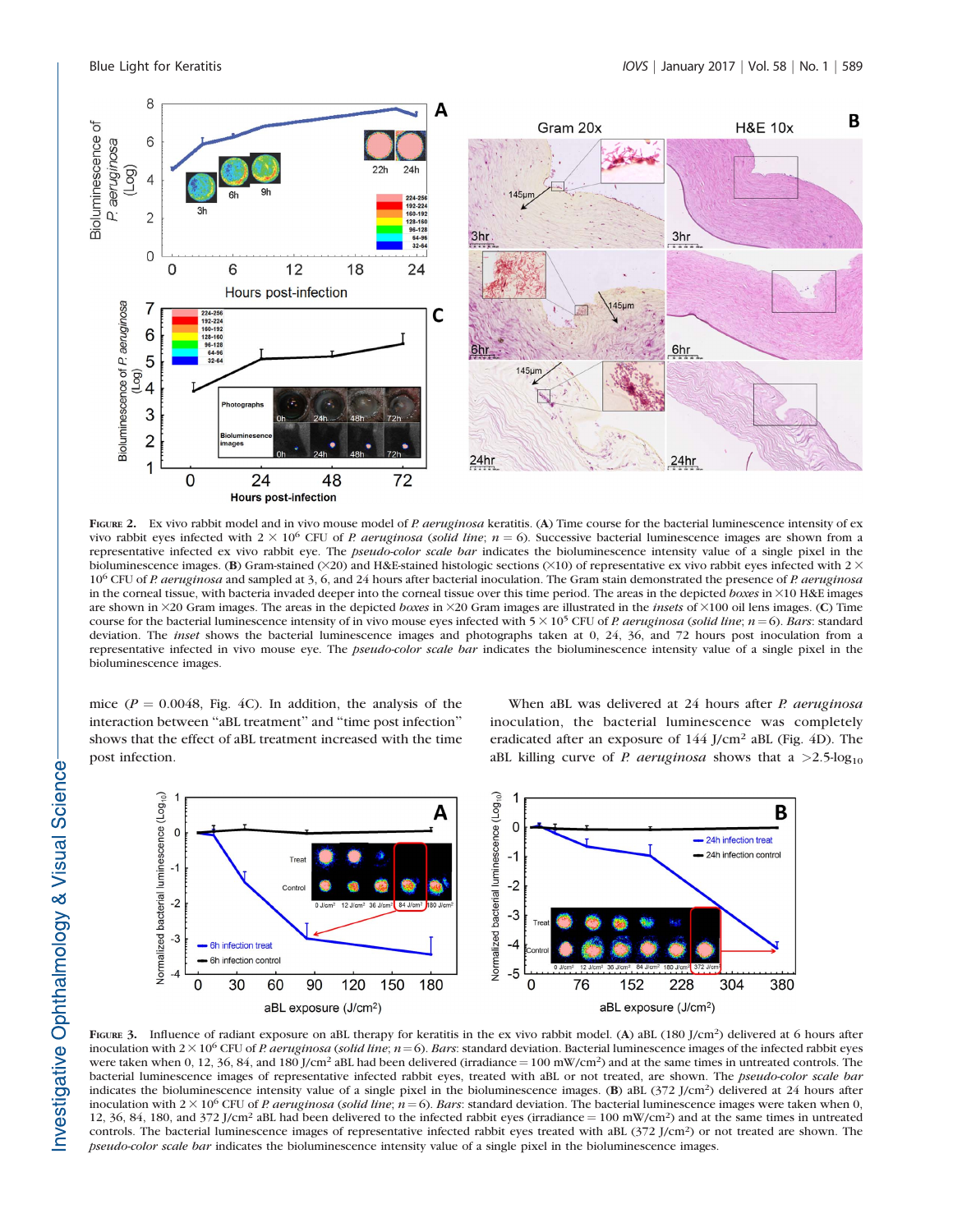

FIGURE 4. Influence of radiant exposure on aBL therapy for keratitis in the in vivo mouse model. (A) Influence of radiant exposure of aBL on the bacterial luminescence intensity of mouse eyes infected with  $5 \times 10^5$  P. aeruginosa and treated with 36 J/cm<sup>2</sup> aBL at 6 hours post inoculation (n = 6). The *inset* shows the bacterial luminescence images from a representative mouse eye infected with  $5 \times 10^5$  CFU of *P. aeruginosa* and treated with 36 J/cm2 aBL at 6 hours post inoculation. Bacterial luminescence images were taken when 0, 9, 18, 27, and 36 J/cm2 aBL had been delivered (irradiance  $= 100 \text{ mW/cm}^2$ ). The *pseudo-color scale bar* indicates the bioluminescence intensity value of a single pixel in the bioluminescence images. (B) Photographs of two representative mouse eyes infected with  $5 \times 10^5$  CFU of P. aeruginosa, treated with aBL (36 J/cm<sup>2</sup>) at 6 hours post infection (top row) or not treated (bottom row), indicating less opacity and damage in the aBL-treated mouse eye than in the untreated one. (C) Corneal pathology scores of the infected mouse eyes treated with 36 J/cm<sup>2</sup> aBL at 6 hours post infection ( $n = 6$ ) or not treated ( $n = 6$ ), showing the higher mean corneal pathology scores of the untreated mouse eyes than the aBL-treated mouse eyes ( $P = 0.0048$ ). In addition, the analysis of the interaction between aBL treatment and time post infection shows that the effect of aBL treatment increased with the time post infection. Data were analyzed using the general linear model. (D) The bacterial luminescence images of representative mouse eyes infected with  $5 \times 10^5$  CFU of P. aeruginosa, treated with 144 J/cm<sup>2</sup> aBL 24 hours later or left untreated. The *pseudo-color scale bar* indicates the bioluminescence intensity value of a single pixel in the bioluminescence images. (E) Influence of radiant exposure of aBL on the bacterial luminescence intensity of the mouse eyes infected with  $5 \times 10^5$  P. aeruginosa, treated with 144 J/cm<sup>2</sup> aBL at 24 hours post inoculation (n = 6), or left untreated (n = 6). Bars: standard deviation. Bacterial luminescence images were taken when 0, 18, 36, 54, 72, 90, 108, 126, and 144 J/cm<sup>2</sup> aBL had been delivered (irradiance = 100  $mW/cm<sup>2</sup>$ ).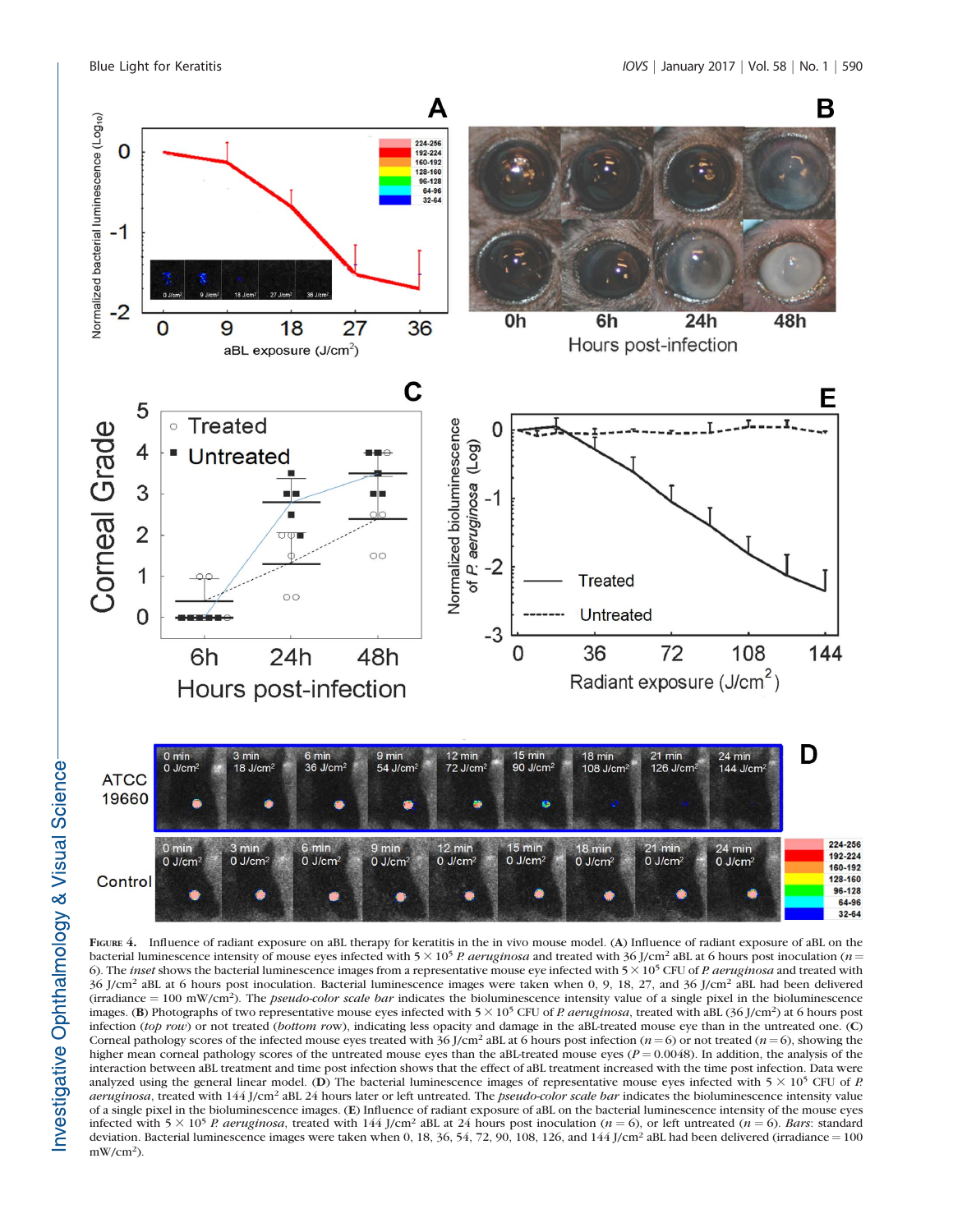inactivation was achieved when an exposure of 144 J/cm<sup>2</sup> aBL was delivered (Fig. 4E; 24 minutes irradiation), compared to untreated control.

However, recurrence of infection was observed in the mice treated with aBL at both 6 and 24 hours post inoculation after aBL exposure. The recurrent infection was more severe in mice treated at 24 hours post inoculation than at 6 hours post inoculation.

#### Toxicity of aBL to the Retina is Largely Dependent on aBL Transmission of the Cornea

Retinal safety is a very important concern for developing aBL as a treatment of keratitis since aBL, in sufficient amount, is highly toxic to the retina.<sup>25</sup> Antimicrobial blue light that is not absorbed by the cornea or lens and is not blocked by the iris is transmitted through the pupil and reaches the retina. The wavelengths in aBL are absorbed by the chromophores in the retina and retinal pigment epithelium (e.g., proteins in photoreceptor cells, flavin proteins, heme proteins, melanosomes), and subsequently may produce both photothermal and photochemical damage.<sup>25</sup>

Using the formula described by Delori et al.,<sup>26</sup> we calculated the aBL exposures to reach the retina with the aBL treatment parameters that reduced the bacterial luminescence in the ex vivo rabbit model by approximately  $3\text{-log}_{10}$  (84 J/cm<sup>2</sup> for 6 hours post inoculation and 304 J/cm<sup>2</sup> for 24 hours post inoculation; see Fig. 3). The initial calculation assumed that the cornea was clear (100% transmission), and subsequent calculations assumed partial cloudiness that decreased the aBL transmission by 50% and 90%. The obtained aBL exposures to reach the retina were compared to the safety thresholds for photothermal and photochemical damage previously established by experimental studies.<sup>19</sup> The retinal aBL exposure was calculated for corneal irradiance  $= 100$  mW/cm<sup>2</sup> and pupil diameter  $= 2$  mm, and a 10-mm retinal image diameter was assumed. For a clear cornea (100% transmission), the retinal aBL exposure exceeds the retinal safety threshold (i.e., is unsafe) by factors of  $1.4\times$  and  $5.1\times$  for 84 and 304 J/cm<sup>2</sup> aBL, respectively. For a cloudy cornea that blocks 50% of the aBL, 84  $J/cm<sup>2</sup>$  aBL delivered to the cornea is below the retina safety threshold by a factor of 1.4 (i.e.,  $1/1.4 = 0.71$ -fold of the retina safety threshold), but  $304$  J/cm<sup>2</sup> is above the threshold by a factor of 2.5×. If a very cloudy cornea only transmits 10% of the aBL, 84 and 304 J/cm<sup>2</sup> aBL are below the limit by factors of  $7.1\times$  and 2.0 $\times$ , respectively.

#### **DISCUSSION**

In this study, we developed an ex vivo rabbit model and an in vivo mouse model of infectious keratitis by using a bioluminescent strain of *P. aeruginosa* and found a good linear correlation between the bacterial luminescence and the corresponding bacterial CFU in the infected corneas. Our results demonstrated that a single exposure of aBL rapidly and significantly reduced bacterial burden in both the ex vivo and in vivo models. The infections treated at 24 hours post inoculation were more resistant to aBL than they were at 6 hours post inoculation. The possible reason is that, at 24 hours post inoculation, infections had fully established and bacteria existed predominantly as biofilms.<sup>27</sup> The biofilm matrix could block aBL and render bacterial cells less susceptible to aBL. Other investigators reported the effectiveness of aBL (420 nm) against bacterial biofilms.<sup>28</sup> Additionally, when infections had fully established, bacteria might have proliferated into the deeper layers of the corneal tissue (as shown in Fig. 2B), where the aBL transmission was further attenuated. In a previous

study of aBL therapy for P. aeruginosa burn infection in mice, we observed that, when aBL was applied 30 minutes post inoculation, an average  $3.5$ -log<sub>10</sub> inactivation of *P. aeruginosa* in mouse burns was achieved when an exposure of 55.8 J/cm<sup>2</sup> aBL had been delivered.

Recurrence of infection was observed in mice (but not in the rabbit corneas) after a single exposure of aBL. One possible reason of infection recurrence is that bacteria in the infected corneas were not completely eradicated after aBL exposure even when bacterial luminescence was eliminated due to the sensitivity limitation of the bioluminescence imaging system  $(>10^2$  CFU). Another possible reason is that part of the corneal area was shielded by eyelids and this prevented aBL from irradiating this area, rendering the shielded area actually untreated. The bacteria surviving from the aBL exposure subsequently induced recurrence of infection. This hypothesis was supported by the results obtained from the study using the ex vivo rabbit corneas. In the ex vivo study, the whole area of excised rabbit corneas was exposed to aBL and no bacterial regrowth was found in any aBL-treated cornea after aBL exposure. Several approaches could be considered to improve the effectiveness of aBL therapy, such as repeated aBL treatments (two or three times) and combined therapy using aBL and subtherapeutic dose of antibiotics (antimicrobial eye drops), which can reach the corneal area under the eyelids after topical application.

Corneal safety is a very important concern for developing aBL as a therapeutic for keratitis. In our previous in vitro studies, we demonstrated that bacteria (P. aeruginosa ATCC 19660) were much more resistant to 415-nm aBL than were human keratinocytes. When 109.9 J/cm<sup>2</sup> aBL had been delivered, an approximately  $7.64 \log_{10}$  CFU inactivation of P. aeruginosa was achieved. In contrast, under the same aBL irradiation condition, only a  $0.16$ -log<sub>10</sub> loss of viability of human keratinocytes was observed.<sup>29</sup> Other investigators reported that when 100 J/cm<sup>2</sup> blue light at 410 nm had been delivered, the viability of corneal epithelial cells in vitro decreased by approximately  $1$ -log<sub>10</sub>.<sup>30</sup> Further study on the potential toxicity of aBL on the cornea (i.e., corneal epithelial, endothelial, and keratocyte cells) is needed.

There are also limitations of the in vivo mouse model used in the present study since mouse eyes differ substantially from human eyes. The human cornea is approximately 11 mm in diameter, whereas mouse corneas have a 2.2- to 3.5-mm diameter.<sup>31,32</sup> The axial length of human eyes is approximately eight times longer than that of mouse eyes, and the corneal thickness is greater for humans than for mice. The arrangement of corneal collagen and the properties of corneal epithelial cells also differ between mice and humans,  $32,33$  which could produce alternate reactions of the cornea to invading pathogens. Descemet's and Bowman's membranes are substantially thinner in mice than in humans,<sup>32,34</sup> and mouse corneas have a higher ratio of corneal epithelial cells to stroma than humans and more cell layers in the corneal epithelium.31,32 All of these anatomic differences have an effect on aBL delivery, bacterial adherence and possible invasion, susceptibility to bacterial enzymes and other virulence factors, and availability of host defense molecules in the tear film. As a result, the effectiveness of aBL against keratitis needs to be further investigated using large in vivo animal models, for example, a rabbit or dog model, which are more similar to humans in ocular anatomy.

In addition, aBL potentially can produce both photothermal and photochemical damage in the retina. According to the ANSI 136.1, we estimated the aBL toxicity to the retina under different aBL transmission of the corneal conditions. The calculations indicated that the aBL toxicity to the retina is largely dependent on the aBL transmission of the cornea. The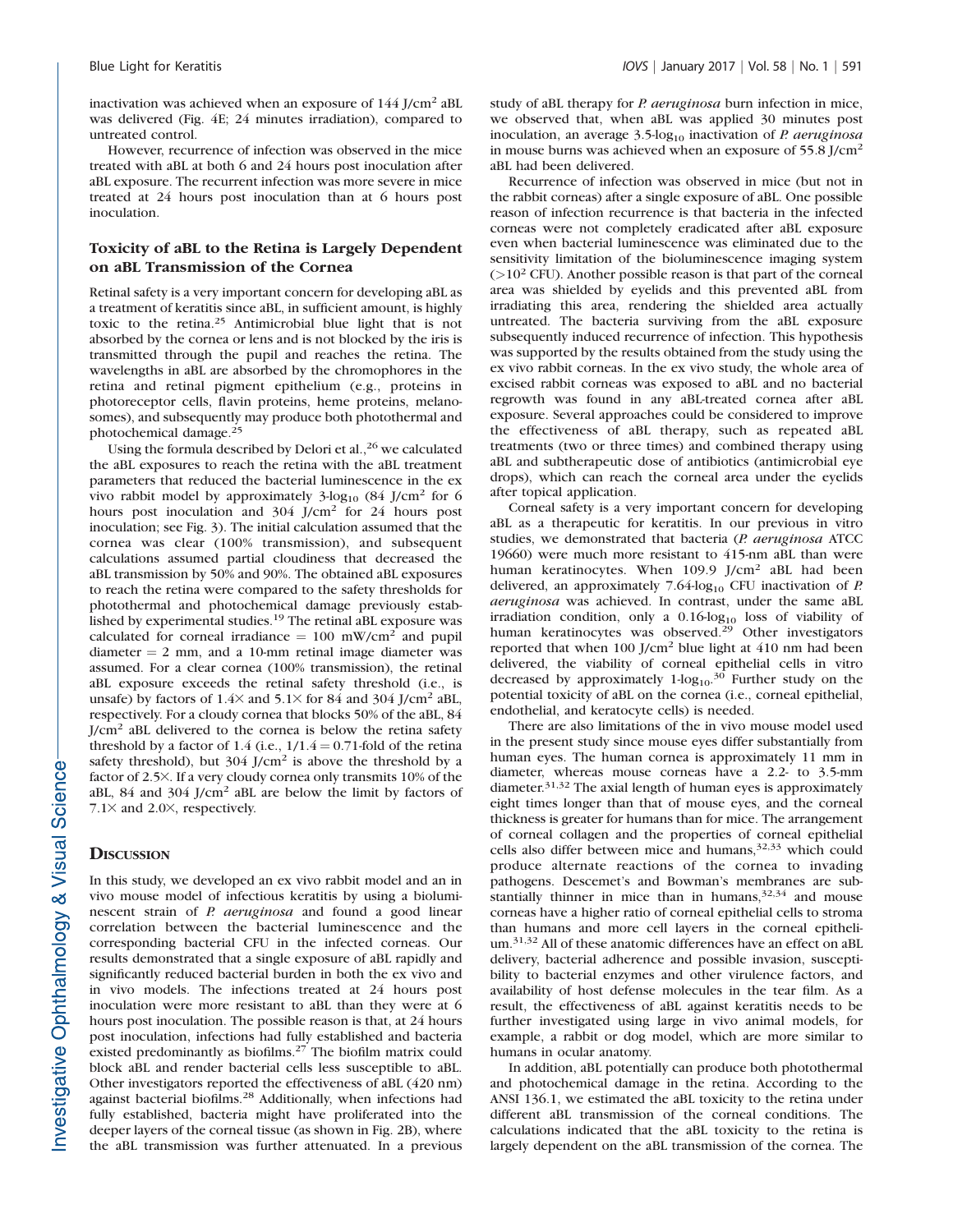corneal opacity of infected corneas means that more light would be blocked by infected corneas than by intact corneas. Apparently, to validate the results obtained from the theoretical calculation, further experimental study using animal models and clinical study are essential.

Overall, our study suggests that aBL is a potential alternative or adjunctive approach for the treatment of infectious keratitis, in particular those caused by drug-resistant pathogens. Successful treatment of keratitis using aBL requires optimal timing, careful regulation of aBL exposure, and adequate concomitant antibacterial medication.

#### Acknowledgments

The authors thank Hang Lee, PhD, from the Harvard Catalyst Biostatistical Consulting Program for his generous help with statistical analysis.

Supported in part by the Smith Infectious Diseases Foundation (Research Grant Award to TD), the Air Force Office of Scientific Research (FA9550-16-1-0479 to TD), and the National Institutes of Health (1R21AI109172 and 1R01AI123312 to TD).

Disclosure: H. Zhu, None; I.E. Kochevar, None; I. Behlau, None; J. Zhao, None; F. Wang, None; Y. Wang, None; X. Sun, None; M.R. Hamblin, None; T. Dai, None

#### **References**

- 1. Collier SA, Gronostaj MP, MacGurn AK, et al. Estimated burden of keratitis–United States, 2010. MMWR Morb Mortal Wkly Rep. 2014;63:1027–1030.
- 2. Green M, Apel A, Stapleton F. Risk factors and causative organisms in microbial keratitis. Cornea. 2008;27:22–27.
- 3. Fernandes M, Vira D, Medikonda R, Kumar N. Extensively and pan-drug resistant Pseudomonas aeruginosa keratitis: clinical features, risk factors, and outcome. Graefes Arch Clin Exp Ophthalmol. 2016;254:315–322.
- 4. Vazirani J, Wurity S, Ali MH. Multidrug-resistant Pseudomonas aeruginosa keratitis: risk factors, clinical characteristics, and outcomes. Ophthalmology. 2015;122:2110–2114.
- 5. Willcox MD. Review of resistance of ocular isolates of Pseudomonas aeruginosa and staphylococci from keratitis to ciprofloxacin, gentamicin and cephalosporins. Clin Exp Optom. 2011;94:161–168.
- 6. Chang VS, Dhaliwal DK, Raju L, Kowalski RP. Antibiotic resistance in the treatment of Staphylococcus aureus keratitis: a 20-year review. Cornea. 2015;34:698–703.
- 7. Mah FS, Davidson R, Holland EJ, et al. Current knowledge about and recommendations for ocular methicillin-resistant Staphylococcus aureus. J Cataract Refract Surg. 2014;40: 1894–1908.
- 8. Hong J, Chen J, Sun X, et al. Paediatric bacterial keratitis cases in Shanghai: microbiological profile, antibiotic susceptibility and visual outcomes. Eye (Lond). 2012;26:1571–1578.
- 9. Jhanji V, Moorthy S, Vajpayee RB. Microbial keratitis in patients with down syndrome: a retrospective study. Cornea. 2009;28:163–165.
- 10. Chhablani J. Fungal endophthalmitis. Expert Rev Anti Infect Ther. 2011;9:1191–1201.
- 11. Edelstein SL, Akduman L, Durham BH, Fothergill AW, Hsu HY. Resistant Fusarium keratitis progressing to endophthalmitis. Eye Contact Lens. 2012;38:331–335.
- 12. McDonald EM, Ram FS, Patel DV, McGhee CN. Topical antibiotics for the management of bacterial keratitis: an evidence-based review of high quality randomised controlled trials. Br J Ophthalmol. 2014;98:1470–1477.
- 13. Gokhale NS. Medical management approach to infectious keratitis. Indian J Ophthalmol. 2008;56:215–220.
- 14. Goldstein MH, Kowalski RP, Gordon YJ. Emerging fluoroquinolone resistance in bacterial keratitis: a 5-year review. Ophthalmology. 1999;106:1313–1318.
- 15. Dai T, Gupta A, Murray CK, Vrahas MS, Tegos GP, Hamblin MR. Blue light for infectious diseases: Propionibacterium acnes, Helicobacter pylori, and beyond? Drug Resist Updat. 2012;15:223–236.
- 16. Enwemeka CS. Antimicrobial blue light: an emerging alternative to antibiotics. Photomed Laser Surg. 2013;31:509–511.
- 17. Maclean M, MacGregor SJ, Anderson JG, Woolsey G. Inactivation of bacterial pathogens following exposure to light from a 405-nanometer light-emitting diode array. Appl Environ Microbiol. 2009;75:1932–1937.
- 18. Zhang Y, Zhu Y, Gupta A, et al. Antimicrobial blue light therapy for multidrug-resistant Acinetobacter baumannii infection in a mouse burn model: implications for prophylaxis and treatment of combat-related wound infections. J Infect Dis. 2014;209:1963–1971.
- 19. Laser Institute of America. American National Standard for Safe Use of Lasers. Orlando, Florida: Laser Institute of America; 2007.
- 20. Karmakar M, Sun Y, Hise AG, Rietsch A, Pearlman E. Cutting edge: IL-1beta processing during Pseudomonas aeruginosa infection is mediated by neutrophil serine proteases and is independent of NLRC4 and caspase-1. *J Immunol*. 2012;189: 4231–4235.
- 21. Rocchetta HL, Boylan CJ, Foley JW, et al. Validation of a noninvasive, real-time imaging technology using bioluminescent Escherichia coli in the neutropenic mouse thigh model of infection. Antimicrob Agents Chemother. 2001;45:129– 137.
- 22. Hamblin MR, Zahra T, Contag CH, McManus AT, Hasan T. Optical monitoring and treatment of potentially lethal wound infections in vivo. J Infect Dis. 2003;187:1717–1725.
- 23. Zaidi TS, Zaidi T, Pier GB. Role of neutrophils, MyD88 mediated neutrophil recruitment, and complement in antibody-mediated defense against Pseudomonas aeruginosa keratitis. Invest Ophthalmol Vis Sci. 2010;51:2085–2093.
- 24. Jett BD, Hatter KL, Huycke MM, Gilmore MS. Simplified agar plate method for quantifying viable bacteria. Biotechniques. 1997;23:648–650.
- 25. Youssef PN, Sheibani N, Albert DM. Retinal light toxicity. Eye (Lond). 2011;25:1–14.
- 26. Delori FC, Webb RH, Sliney DH. Maximum permissible exposures for ocular safety (ANSI 2000), with emphasis on ophthalmic devices. J Opt Soc Am A Opt Image Sci Vis. 2007; 24:1250–1265.
- 27. Romling U, Balsalobre C. Biofilm infections, their resilience to therapy and innovative treatment strategies. J Intern Med. 2012;272:541–561.
- 28. de Sousa DL, Lima RA, Zanin IC, Klein MI, Janal MN, Duarte S. Effect of twice-daily blue light treatment on matrix-rich biofilm development. PLoS One. 2015;10:e0131941.
- 29. Dai T, Gupta A, Huang YY, et al. Blue light rescues mice from potentially fatal Pseudomonas aeruginosa burn infection: efficacy, safety, and mechanism of action. Antimicrob Agents Chemother. 2013;57:1238–1245.
- 30. Lee JB, Kim SH, Lee SC, et al. Blue light-induced oxidative stress in human corneal epithelial cells: protective effects of ethanol extracts of various medicinal plant mixtures. Invest Ophthalmol Vis Sci. 2014;55:4119–4127.
- 31. Henriksson JT, McDermott AM, Bergmanson JP. Dimensions and morphology of the cornea in three strains of mice. Invest Ophthalmol Vis Sci. 2009;50:3648–3654.
- 32. Marquart ME. Animal models of bacterial keratitis. J Biomed Biotechnol. 2011;2011:680642.